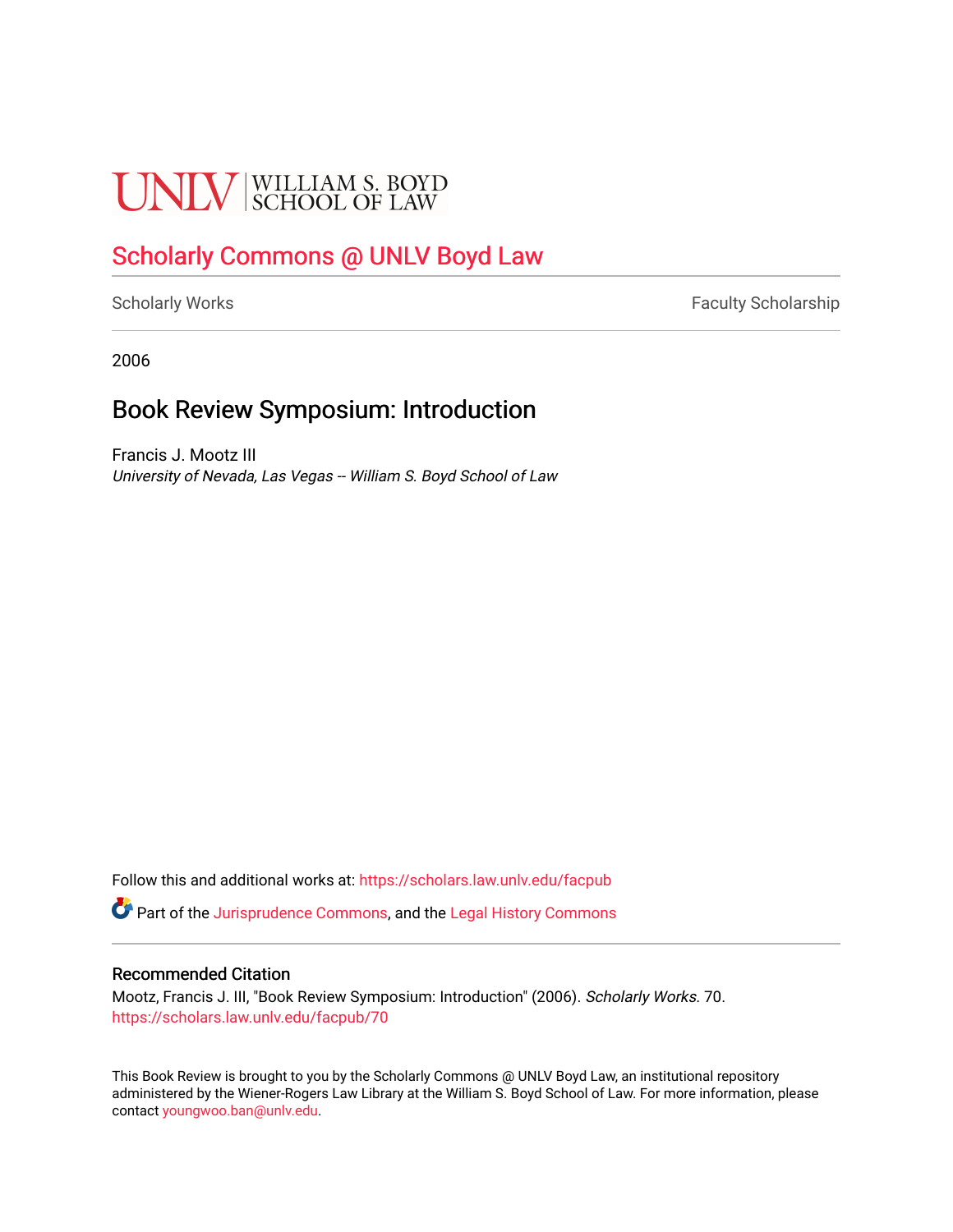# **Book Review Symposium**

## **Introduction**

 $\overline{a}$ 

Francis J. Mootz III\*

This short symposium brings together several distinguished scholars to discuss Gene Garver's recent book, *For the Sake of Argument: Practical Reasoning, Character and the Ethics of Belief* (University of Chicago Press, 2004). Garver is Regents Professor of Philosophy at Saint John's University and Adjunct Professor in the Department of Philosophy at the University of Minnesota, and he is widely acclaimed for his work on Aristotle. *For the Sake of Argument* is a substantial contribution to the literature because it applies an exciting interpretation of the connections between Aristotle's *Rhetoric* and *Nicomachean Ethics* to legal practice. Although it might seem trite to say that law is a rhetorical activity that is grounded in practical reasoning, Garver demonstrates the deep significance of this insight through his careful exegesis of Aristotle.

I first met Gene (briefly) at an early Annual Meeting of the Working Group on Law, Culture and the Humanities at Wake Forest University, where he spoke on legal rhetoric as part of a panel that included Eileen Scallen, who is one of the contributors to this Symposium. Since then we have collaborated on several panels at this annual conference, and

 <sup>\*</sup> Professor of Law, Penn State Dickinson School of Law.